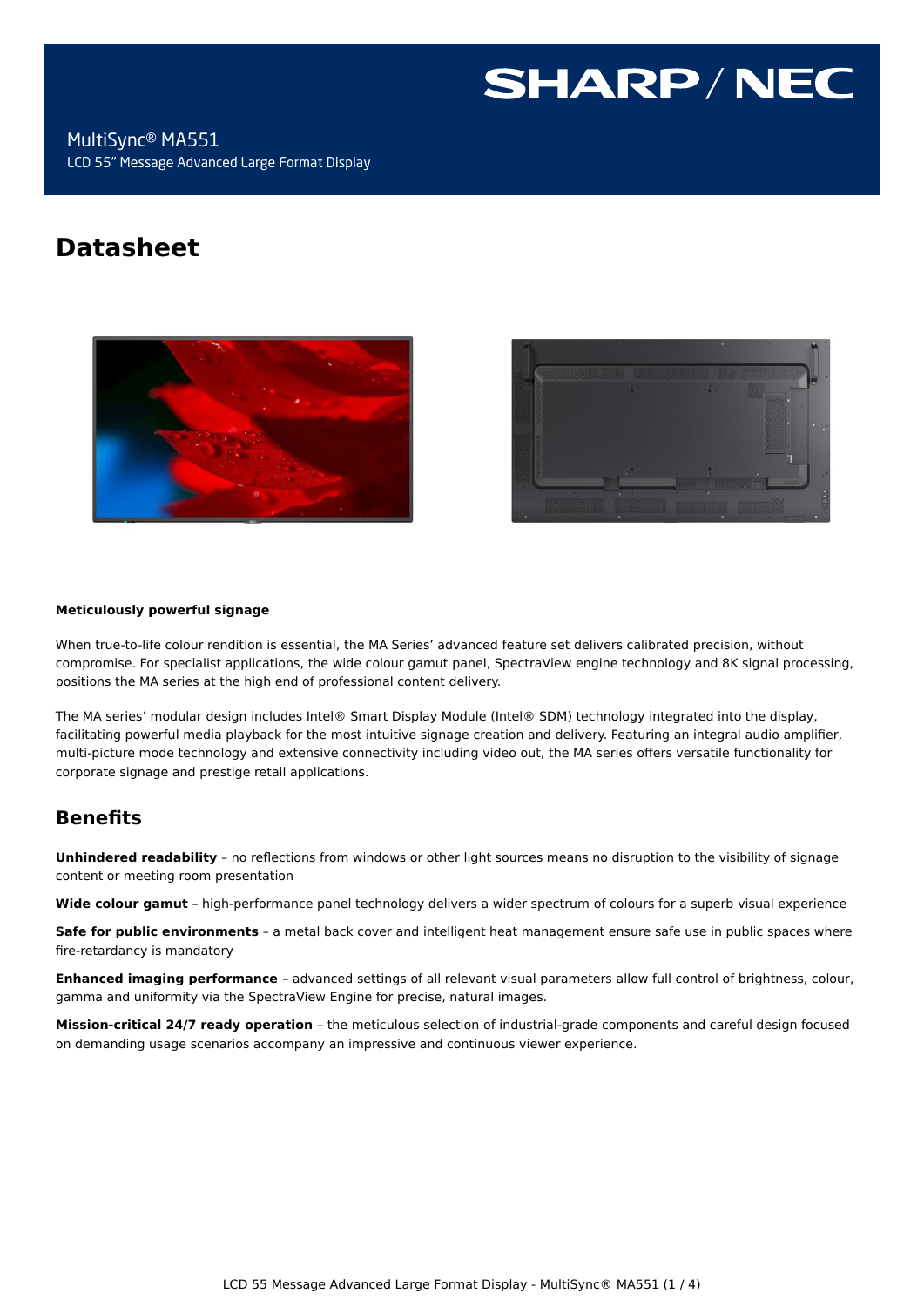# **Product Information**

| <b>Product Name</b> | MultiSync® MA551                              |
|---------------------|-----------------------------------------------|
| Product Group       | LCD 55" Message Advanced Large Format Display |
| Order Code          | 60005056                                      |

#### **Display**

| Panel Technology                | IPS with Edge LED backlights                                |
|---------------------------------|-------------------------------------------------------------|
| Screen Size [inch/cm]           | 55 / 138.8                                                  |
| Aspect Ratio                    | 16:9                                                        |
| Brightness [cd/m <sup>2</sup> ] | 500                                                         |
| <b>Contrast Ratio</b>           | $\geq 8000:1^1$                                             |
| Viewing Angle [°]               | 178 horizontal / 178 vertical (typ. at contrast ratio 10:1) |
| Colour Depth [bn]               | 1.073 (10bit)                                               |
| Colour Gamut                    | 86% of DCI                                                  |
| Response Time (typ.) [ms]       | 8                                                           |
| Panel Refresh Rate [Hz]         | 60                                                          |
| Haze Level [%]                  | Pro (28)                                                    |
| Supported Orientation           | Face Up <sup>2</sup> ; Landscape; Portrait                  |

#### **Synchronisation Rate**

| Horizontal Frequency [kHz] | $26 - 91.1$ |
|----------------------------|-------------|
| Vertical Frequency [Hz]    | 23 - 86     |

#### **Resolution**

| Native Resolution     | 3840 x 2160  |              |              |                   |  |
|-----------------------|--------------|--------------|--------------|-------------------|--|
| Supported Resolutions | 7680 x 4320; | 1920 x 1200; | 1400 x 1050; | 1280 x 720;       |  |
|                       | 4096 x 2160; | 1920 x 1080; | 1366 x 768;  | $1024 \times 768$ |  |
|                       | 3840 x 2160; | 1600 x 1200; | 1360 x 768;  |                   |  |
|                       | 1920 x 2160; | 1440 x 900;  | 1280 x 1024; |                   |  |

#### **Connectivity**

| Input Video Digital   | 2 x DisplayPort (with HDCP); 2 x HDMI (with HDCP)                                                             |  |
|-----------------------|---------------------------------------------------------------------------------------------------------------|--|
| Input Audio Digital   | 1 x DisplayPort; 2 x HDMI                                                                                     |  |
| Input Control         | LAN 100Mbit; remote control wire (3,5mm jack); RS232                                                          |  |
| Output Video Digital  | 1 x DisplayPort (loop through: DisplayPort, SDM slot-in PC); 1 x HDMI (loop through: HDMI,<br>SDM slot-in PC) |  |
| Output Audio Analogue | $1 \times 3.5$ mm jack                                                                                        |  |
| Input Detect          | Custom; First; Last                                                                                           |  |
| PiP/PbP               | Dual-Split; Quad-Split; scalable picture size                                                                 |  |

# **Calibration**

| <b>Factory Calibration</b>          | Gamma; Intensity; RGB; Uniformity; White Point                                      |
|-------------------------------------|-------------------------------------------------------------------------------------|
| Sensor Calibration (through<br>USB) | PC-less Calibration with USB Sensor MDSVSensor3; White Copy (post self-calibration) |
| Calibration with Software           | Corner Uniformity; Gamma; Intensity; RGB; Update Factory Calibration; White Point   |
| <b>Calibration Software</b>         | NEC Display Wall Calibrator                                                         |

# **Open Modular Intelligence**

| Intel® SDM          | accepts Intel® Smart Display Modules Large and Small up to 66 W |
|---------------------|-----------------------------------------------------------------|
| Compute Module Slot | RPi Compute Module 4                                            |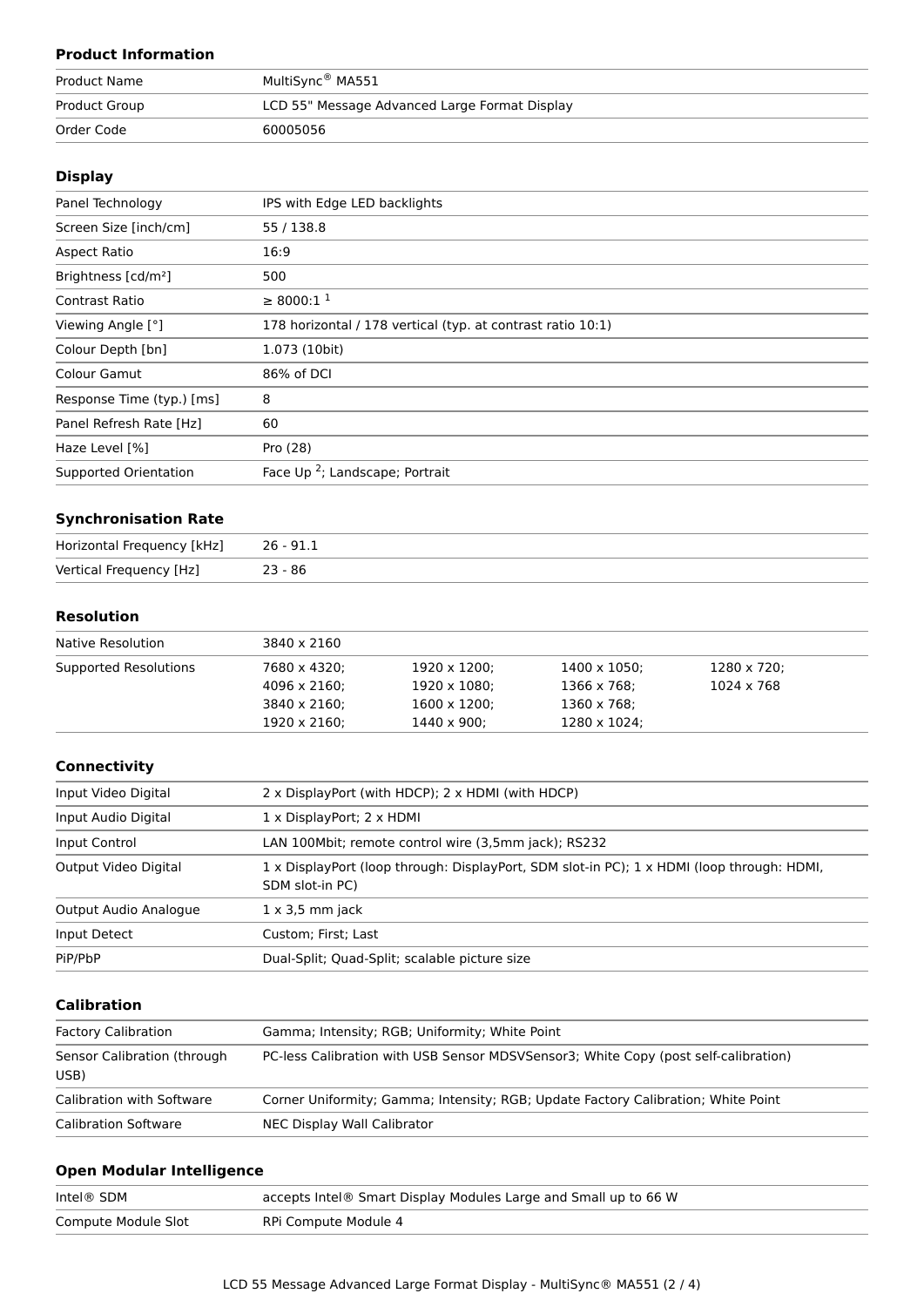#### **Sensors**

| Ambient Light Sensor | Integrated, triggered actions programmable            |
|----------------------|-------------------------------------------------------|
| Temperature Sensor   | Integrated, 3 sensors, triggered actions programmable |

#### **Electrical**

| Power Consumption Eco/max.<br>[W] | 90 shipping                         |
|-----------------------------------|-------------------------------------|
| Power Savings Mode [W]            | $< 0.5$ ; $< 2$ (Networked Standby) |
| Power Management                  | <b>VESA DPMS</b>                    |
| Power Supply                      | 100-240 V AC; 50/60 Hz; internal    |

#### **Environmental Conditions**

| Operating Temperature [°C] | $+0$ to $+40$ |
|----------------------------|---------------|
| Operating Humidity [%]     | 20 to 80      |
| Storage Humidity [%]       | 10 to 90      |
| Storage Temperature [°C]   | -20 to 60     |

#### **Mechanical**

| Dimensions (W $\times$ H $\times$ D) [mm]  | $1,239.6 \times 713 \times 61.1$               |  |
|--------------------------------------------|------------------------------------------------|--|
| Weight [kg]                                | 27.6                                           |  |
| Bezel Width [mm]                           | 12 (top); 12.5 (left and right); 15.6 (bottom) |  |
| <b>VESA Mounting [mm]</b>                  | 300 x 300 (FDMI); 4 holes; M6                  |  |
| Ingress Protection                         | IP5x (front); IP2x (back)                      |  |
| Packaging Dimensions (W x H)<br>$x D$ [mm] | Box 1: 1,430 x 920 x 250                       |  |
| Packaging Weight [kg]                      | Box 1: 37.7                                    |  |
| Colour Bezel                               | Pantone 426M (black)                           |  |
| Material                                   | Metal                                          |  |

## **Available Options**

| Accessories | Feet (ST-401/ST-43M); Soundbar; Speaker (SP-TF1); Trolley (PDMHM-L); Wall mount (PDW C L |
|-------------|------------------------------------------------------------------------------------------|
|             | and P. PD02W T M L. PD03W T M P)                                                         |

# **Green Features**

| Energy Efficiency           | Energy consumption: 106 kWh/1000 h; Energy efficiency class: G; LED backlight |
|-----------------------------|-------------------------------------------------------------------------------|
| <b>Ecological Standards</b> | EnergyStar 8.0                                                                |

# **Additional Features**

| <b>Special Characteristics</b> | <b>DICOM Simulation</b>                                                                               |
|--------------------------------|-------------------------------------------------------------------------------------------------------|
| Safety and Ergonomics          | Energy Star 8.0                                                                                       |
| Pixel Failure Class            | ISO 9241-307, Class 1                                                                                 |
| <b>Shipping Content</b>        | 2x AAA batteries; Display; HDMI Cable; Power Cable; Remote Control; Setup Manual                      |
| Warranty                       | 3 years warranty incl. backlight; additional services available                                       |
| <b>Operating Hours</b>         | 24/7                                                                                                  |
| <b>External Control</b>        | AMX NetLinx Support; ASCII Control Commands; HDMI CEC; HTTP Browser; PJLink; Scheduled<br>Timer: SNMP |
| Remote Management              | Automated Email Alerts; NEC NaViSet Administrator 2                                                   |
| Security                       | Disable HW Buttons; Disable IR Functionality; Emergency Notification                                  |
|                                |                                                                                                       |

 $<sup>1</sup>$  out of the box conditions, local dimming ON</sup>